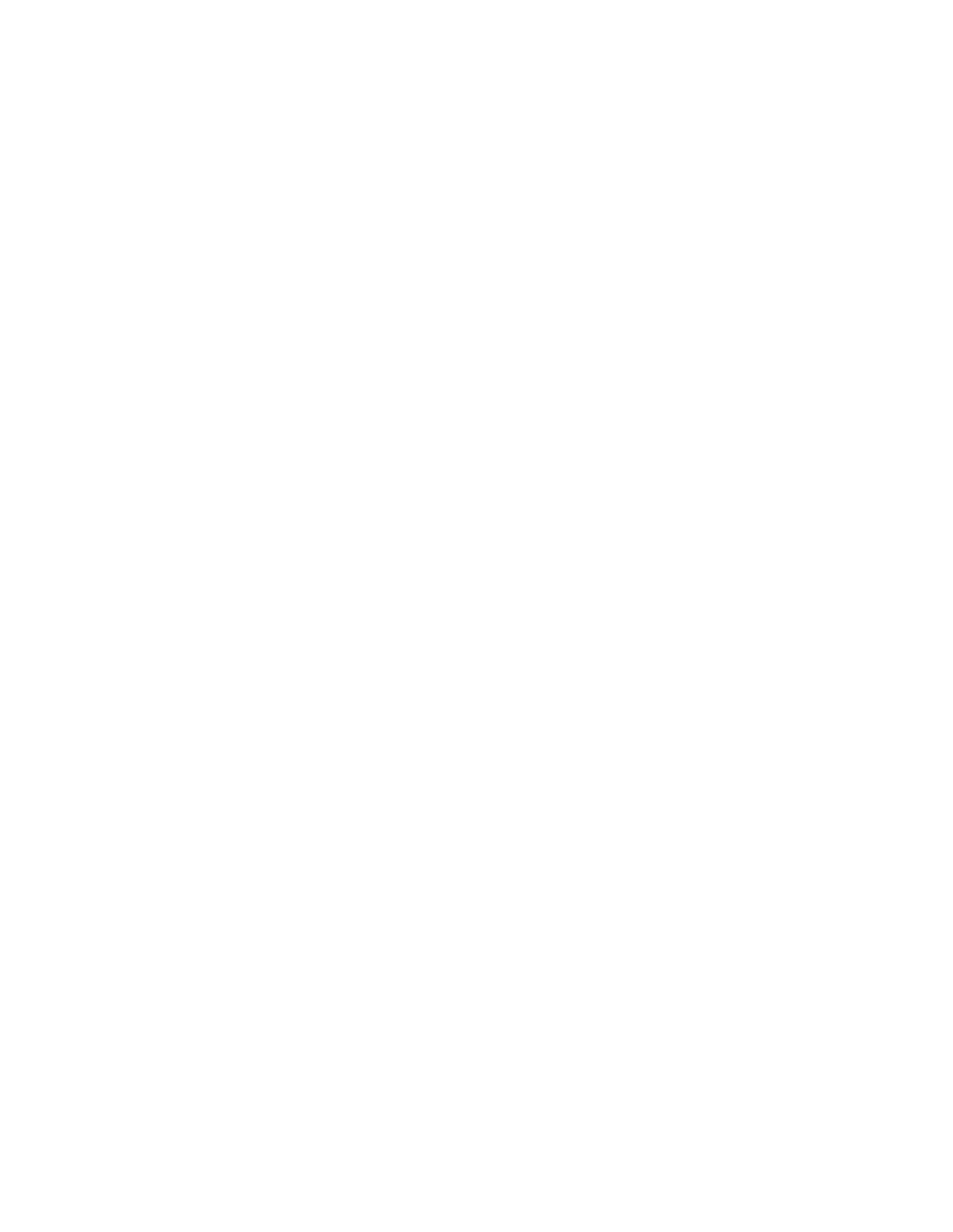### Implementation Actions: Jobs and Economic Development

|                | Action <sup>1</sup>                                                                                                                                                                                                                                                                                                                                 | <b>Timeline</b>       |              |                |                  |                                                    |
|----------------|-----------------------------------------------------------------------------------------------------------------------------------------------------------------------------------------------------------------------------------------------------------------------------------------------------------------------------------------------------|-----------------------|--------------|----------------|------------------|----------------------------------------------------|
| #              |                                                                                                                                                                                                                                                                                                                                                     | Adopt<br>with<br>Plan | On-<br>going | Next 5<br>Yrs. | 6 to 20<br>years | Implementors <sup>2</sup>                          |
| J <sub>1</sub> | Undertake a cooperative effort to implement the<br>City's job allocation goal and other applicable jobs<br>goals.                                                                                                                                                                                                                                   |                       | X            |                |                  | BOP, NINA,<br>PDC, NWDA                            |
| J2             | Find ways to clean up and redevelop contaminated<br>industrial sites. Initiate a study that identifies<br>opportunities and constraints for reusing and<br>redeveloping vacant or contaminated sites.                                                                                                                                               |                       | X            |                |                  | PDC, PPO, DEQ,<br>OSD, OECDD,<br><b>BES</b>        |
| J3             | Encourage GLIS firms to adopt stormwater<br>management approaches that are cost effective and<br>reduce pollutant discharges. For example, explore<br>the viability of ecoroofs in industrial areas by<br>sponsoring an ecoroof pilot project in the GLIS.                                                                                          |                       | X            |                |                  | BES, OSD,<br>NINA, NWDA,<br><b>Businesses</b>      |
| J4             | Promote sustainable and environmentally sensitive<br>industrial developments and practices that<br>contribute to the efficiency and competitiveness of<br>GLIS businesses. Encourage GLIS businesses to<br>adopt cost-effective environmental management<br>systems (EMS) that reduce energy and resource<br>consumption and environmental impacts. |                       | X            |                |                  | OSD, DEQ, BES,<br>NINA, NWDA,<br><b>Businesses</b> |
| J <sub>5</sub> | Utilize public incentives such as the Enterprise Zone<br>program and Oregon Economic and Community<br>Development Department programs to stimulate<br>investment in industrial businesses and create jobs<br>in the GLIS.                                                                                                                           |                       | X            |                |                  | PDC, OECDD,<br>NINA,<br><b>Businesses</b>          |
| J <sub>6</sub> | Develop a marketing and education strategy to<br>promote the GLIS as a stable, economically viable,<br>and unique industrial area and develop incentives to<br>attract new businesses and jobs.                                                                                                                                                     |                       |              | X              |                  | PDC, PPO,<br>NINA, NWDA,<br><b>OECDD</b>           |
| J7             | Identify public planning and infrastructure needs of<br>river-dependant and river-related industries, and<br>develop strategies to ensure that these industries<br>remain in the GLIS. Develop incentives to attract<br>new river-dependant industries.                                                                                             |                       |              | X              |                  | NINA, PORT,<br>PDC, BES,<br>PDOT, BWW              |
| J8             | Explore the possibility of establishing "incubator<br>space" for small and start-up industrial businesses.                                                                                                                                                                                                                                          |                       |              | X              |                  | NINA, NWDA,<br>OECDD, PDC                          |
| J9             | Request and install additional signage that promotes<br>the GLIS district identity.                                                                                                                                                                                                                                                                 |                       |              | X              |                  | NINA, PDOT,<br>ODOT                                |
| J10            | Revisit the policies and regulations of the Guild's<br>Lake Industrial Sanctuary Plan to ensure their<br>effectiveness. Determine whether the plan affords<br>sufficient flexibility and facilitates the<br>competitiveness of the area's industrial businesses.                                                                                    |                       |              |                | $\pmb{\times}$   | NINA, NWDA,<br>BOP, PDC                            |
| J11            | Evaluate progress made towards the GLIS's job<br>creation targets as described in the GLIS Plan<br>Vision statement. If necessary, revise or develop<br>new strategies for increasing industrial business and<br>employment opportunities.                                                                                                          |                       |              |                | X                | NINA, BOP,<br>PDC, Businesses                      |

*1. This action chart is approved by City Council Resolution. It is a starting place for implementing the plan. Actions are adopted with the understanding that some will need to be adjusted and others replaced with more feasible proposals based upon implementors' abilities to take action.*

*2. Identified implementors have expressed interest and support with the understanding that circumstances may affect their* ability to take action. Some implementors are entities that actually carry out one or more elements of the action, while *other implementors advocate for the action. The full name of listed implementors may be found on page 31.*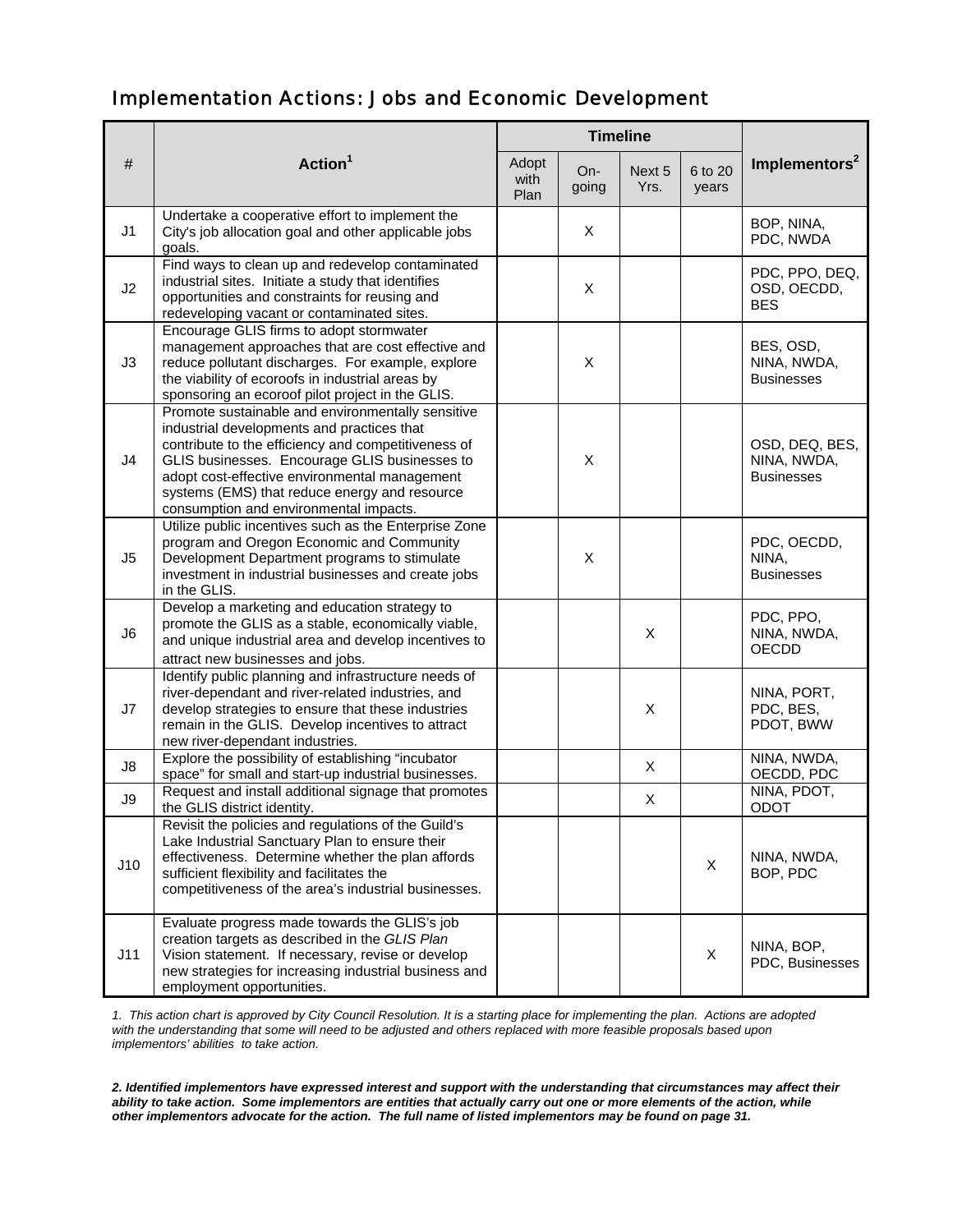## Implementation Actions: Transportation

|                 |                                                                                                                                                                                                                                                                                  | <b>Timeline</b>       |              |                |                  |                                         |
|-----------------|----------------------------------------------------------------------------------------------------------------------------------------------------------------------------------------------------------------------------------------------------------------------------------|-----------------------|--------------|----------------|------------------|-----------------------------------------|
| #               | Action <sup>1</sup>                                                                                                                                                                                                                                                              | Adopt<br>with<br>Plan | On-<br>going | Next 5<br>Yrs. | 6 to 20<br>years | Implementors <sup>2</sup>               |
| T1              | Use clear signage, public education and other<br>means to encourage through-traffic to use routes<br>that minimize conflicts with industrial activities.                                                                                                                         |                       | X            |                |                  | PDOT, ODOT,<br><b>NINA</b>              |
| T <sub>2</sub>  | Preserve and enhance the Port of Portland's<br>Terminal 2 as a major marine shipping facility.                                                                                                                                                                                   |                       | X            |                |                  | <b>PORT</b>                             |
| T <sub>3</sub>  | Maximize the efficiency of the Yeon/Nicolai/I-405<br>intersection for present and future truck use.                                                                                                                                                                              |                       | X            |                |                  | PDOT, ODOT                              |
| <b>T4</b>       | Continue to monitor traffic operations on Front<br>Avenue to assess conflicts between River District<br>traffic and industrial traffic entering and leaving the<br>GLIS.                                                                                                         |                       | $\mathsf X$  |                |                  | <b>PDOT</b>                             |
| T <sub>5</sub>  | Preserve and enhance railroad loading and<br>switching facilities in the GLIS.                                                                                                                                                                                                   |                       | X            |                |                  | <b>RR</b>                               |
| T <sub>6</sub>  | Investigate developing Transportation Management<br>Associations (TMAs) to encourage employees to<br>carpool, use transit, walk, bicycle, and telecommute.                                                                                                                       |                       | X            |                |                  | NINA, TM, DEQ,<br>PDOT,<br>Employers    |
| T7              | Develop and maintain safe bicycle and pedestrian<br>routes to and through the GLIS.                                                                                                                                                                                              |                       | $\mathsf{X}$ |                |                  | PDOT, ODOT,<br>NINA, BTA, WPC           |
| T <sub>8</sub>  | Reinforce the vision, policies and regulations of the<br>GLIS Plan by actively participating in state and other<br>transportation planning efforts, such as the I-5<br>Partnership Project, that affect the GLIS.                                                                |                       | X            |                |                  | NINA, NWDA                              |
| T <sub>9</sub>  | Develop and implement the Transportation System<br>Plan to address the transportation needs of the<br>GLIS.                                                                                                                                                                      |                       |              | X              |                  | PDOT, NINA                              |
| T <sub>10</sub> | Pursue opportunities to improve the local street<br>network for truck movement within the GLIS Truck<br>District.                                                                                                                                                                |                       |              | X              |                  | <b>PDOT</b>                             |
| T11             | Investigate the possibility of developing a rail service<br>common area, which would serve as a transfer point<br>for freight between rail and truck haulers, to make<br>more efficient use of the GLIS's rail infrastructure<br>and to provide additional freight options.      |                       |              | X              |                  | RR, NINA,<br>PORT, PDOT                 |
| T <sub>12</sub> | Identify key locations for emergency access to and<br>egress from the GLIS, and determine whether<br>improvements or additional routes are needed.                                                                                                                               |                       |              | X              |                  | FRES, PDOT,<br><b>ODOT</b>              |
| T <sub>13</sub> | Review and adjust transit routes, stops, and<br>schedules, to make transit more accessible to GLIS<br>employees.                                                                                                                                                                 |                       |              | X              |                  | TM, NINA,<br><b>PDOT</b>                |
| T <sub>14</sub> | Improve pedestrian access to transit stops to<br>encourage more transit use.                                                                                                                                                                                                     |                       |              | X              |                  | PDOT, ODOT,<br>TM, NINA,<br><b>NWDA</b> |
| T <sub>15</sub> | Identify appropriate locations for, and install, street<br>trees and landscaping that will improve the GLIS's<br>environment and help screen industrial from<br>nonindustrial uses. Ensure that these improvements<br>will not interfere with industrial traffic and operations. |                       |              | X              |                  | PDOT, PARKS,<br>ODOT, PPO               |
| T <sub>16</sub> | Construct ADA-compliant pads at bus stops along<br>US 30 between NW29th/Yeon and the St. Johns<br>Bridge.                                                                                                                                                                        |                       |              | X              |                  | PDOT, ODOT,<br>TM                       |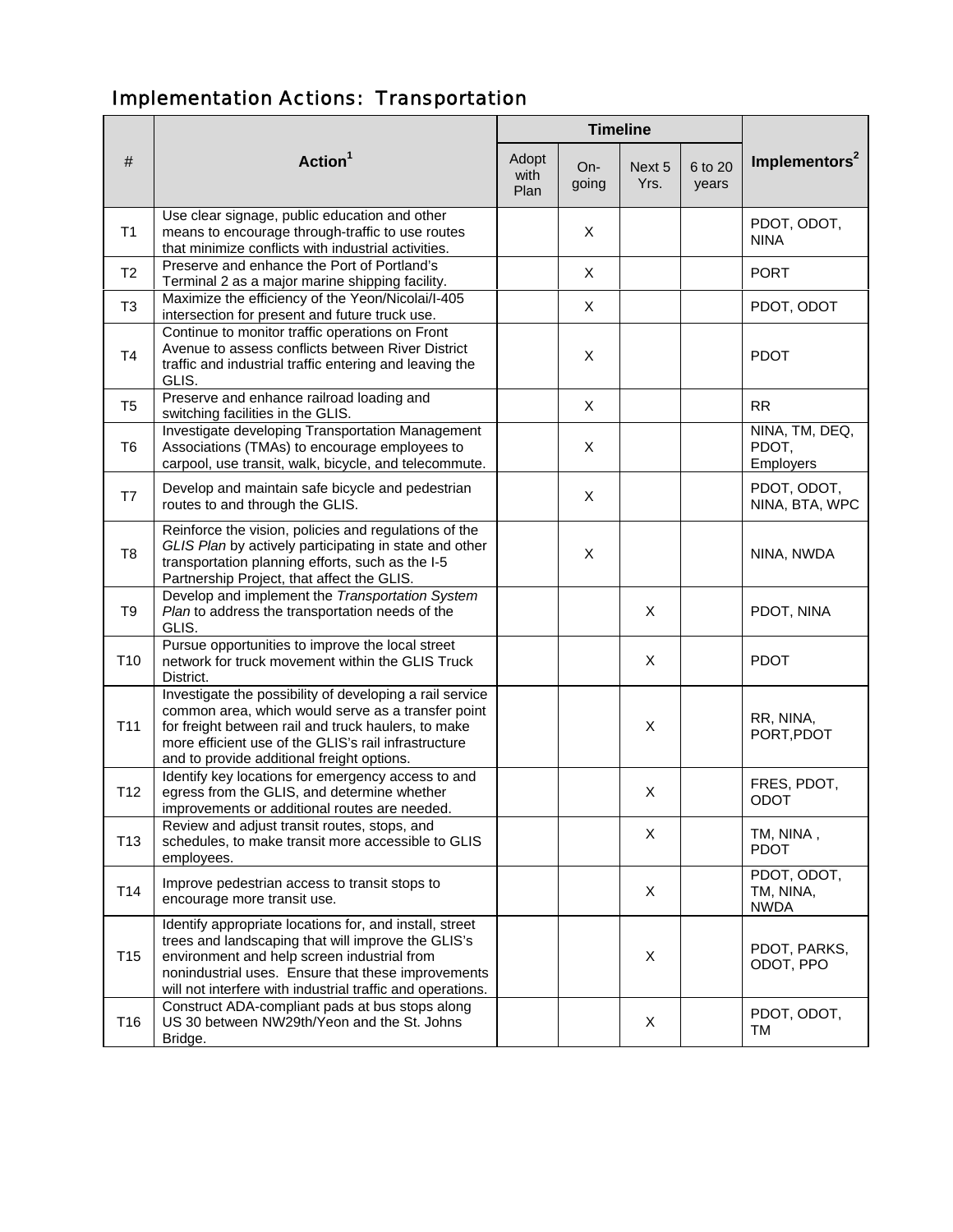#### Implementation Actions: Transportation

|                 |                                                                                                                                                                                                                       |                       | <b>Timeline</b> |                |                  |                           |
|-----------------|-----------------------------------------------------------------------------------------------------------------------------------------------------------------------------------------------------------------------|-----------------------|-----------------|----------------|------------------|---------------------------|
| #               | Action <sup>1</sup>                                                                                                                                                                                                   | Adopt<br>with<br>Plan | $On-$<br>going  | Next 5<br>Yrs. | 6 to 20<br>years | Implementors <sup>2</sup> |
| T <sub>17</sub> | Add and improve turn and acceleration/deceleration<br>lanes and signalization on US 30, where<br>appropriate, to facilitate truck access to industrial<br>sites, improve safety, and facilitate through-<br>movement. |                       |                 |                | X                | <b>ODOT</b>               |
| T <sub>18</sub> | Realign intersections of NW Saltzman and NW<br>Balboa at St. Helens Road to correct offset<br>intersections.                                                                                                          |                       |                 |                | $\times$         | PDOT, ODOT                |
| T19             | Construct sidewalks and bicycle facilities along NW<br>St. Helens Road from NW Kittridge to the St. Johns<br><b>Bridge</b>                                                                                            |                       |                 |                | X                | <b>ODOT</b>               |
| T20             | Construct pedestrian trail along east side of NW<br>Bridge Avenue between both intersections with St.<br>Helens Road.                                                                                                 |                       |                 |                | X                | <b>PDOT</b>               |
| T21             | Improve and enhance the multimodal character of<br>NW Vaughn from NW 23 <sup>rd</sup> to 27 <sup>th</sup> through design,<br>operations, and signing.                                                                 |                       |                 |                | X                | PDOT, NINA,<br>NWDA, PPO  |

*1. This action chart is approved by City Council Resolution. It is a starting place for implementing the plan. Actions are adopted with the understanding that some will need to be adjusted and others replaced with more feasible proposals based upon implementors' abilities to take action.*

*2. Identified implementors have expressed interest and support with the understanding that circumstances may affect their ability to take action. Some implementors are entities that actually carry out one or more elements of the action, while other implementors advocate for the action. The full name of listed implementors may be found on page 31.*